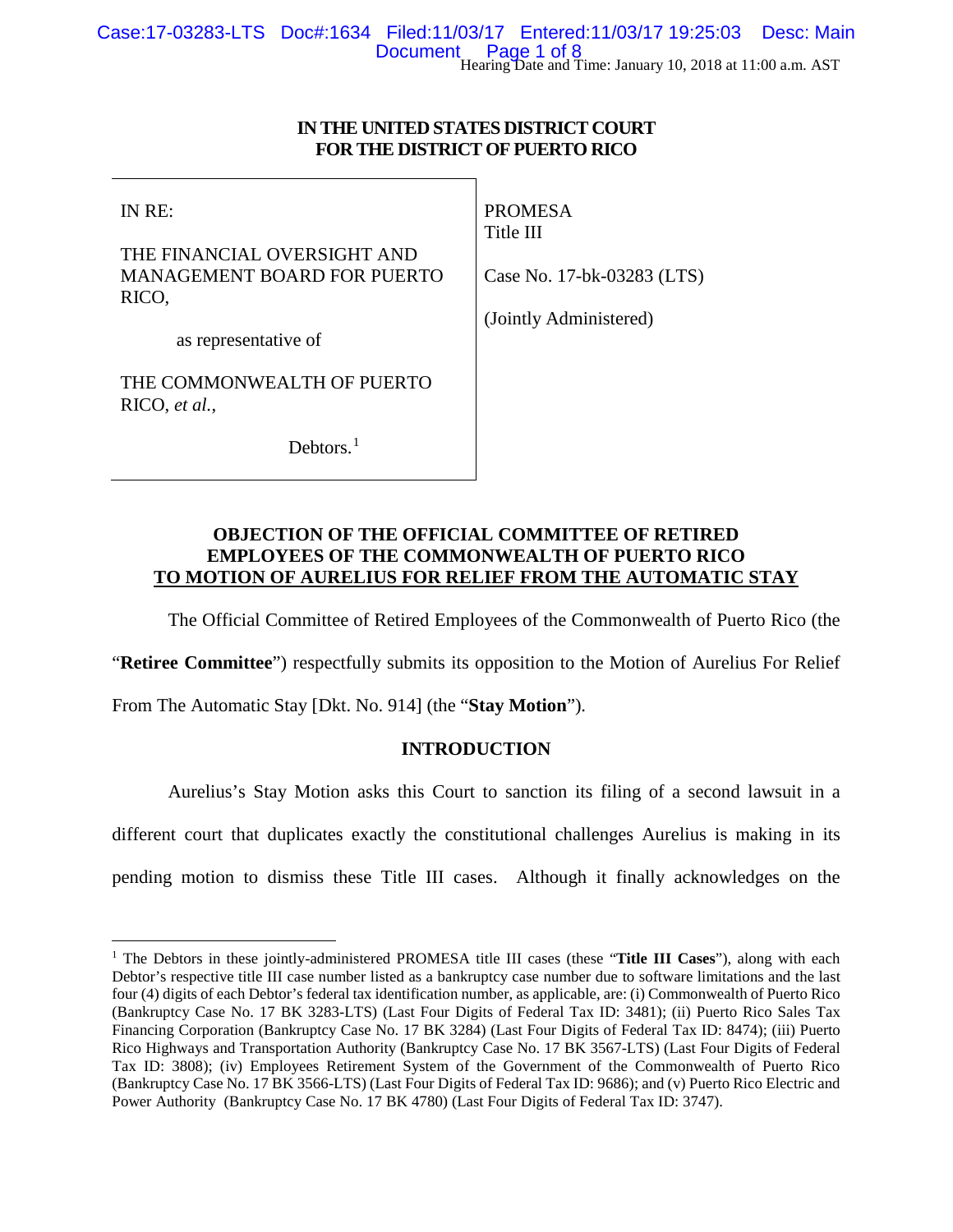#### Case:17-03283-LTS Doc#:1634 Filed:11/03/17 Entered:11/03/17 19:25:03 Desc: Main Page 2 of 8

penultimate page of its Motion that "[t]o be sure, a favorable ruling for Aurelius in a separate action would more than 'conceivably have an effect' on the Title III proceeding," Aurelius nonetheless claims that all it is asking for is this Court's advice that if it were to file a second suit in another court it would not be in violation of the automatic stay. (Mot. 2, 26.) Ironically, Aurelius's request for an advisory opinion—or a "comfort order" as Aurelius describes it—is itself seeking unconstitutional relief. *See, e.g.*, *Golden v. Zwickler*, 394 U.S. 103, 108 (1969).

Alternatively, Aurelius contends that cause exists to modify the automatic stay because the "[Financial Management and Oversight] Board is unconstitutional." (Mot. 11.) But that is the very same question that Aurelius has put before this Court in its motion to dismiss. Indeed, Aurelius's Stay Motion repeats almost verbatim the very same arguments it advances in its motion to dismiss. Aurelius has not explained, nor can it credibly do so, why it needs to launch a parallel, duplicative lawsuit that may lead to inconsistent decisions and will certainly impose more expense on the Commonwealth's already fragile economy. By granting creditors the right to move for dismissal of a Title III case, Congress plainly intended that challenges to a Title III filing would occur in the court where the case was pending. 28 U.S.C. §304(b); *see also* §306(a)(1) (granting the district court original and exclusive jurisdiction over all cases under this title). Aurelius has taken advantage of that provision by filing its motion to dismiss. It is not entitled to stay relief so that it can hedge its bets by forum shopping for another court in which to present its claims. Aurelius's Motion should be denied.

#### **ARGUMENT**

## **I. Aurelius Is Not Entitled To An Advisory Opinion.**

Aurelius is not entitled to an advisory opinion from this Court for two reasons. *First*, assuming Aurelius is correct and the automatic stay does not apply to its contemplated duplicative lawsuit, Aurelius's request for a "comfort order" violates the bedrock principle that "[t]he federal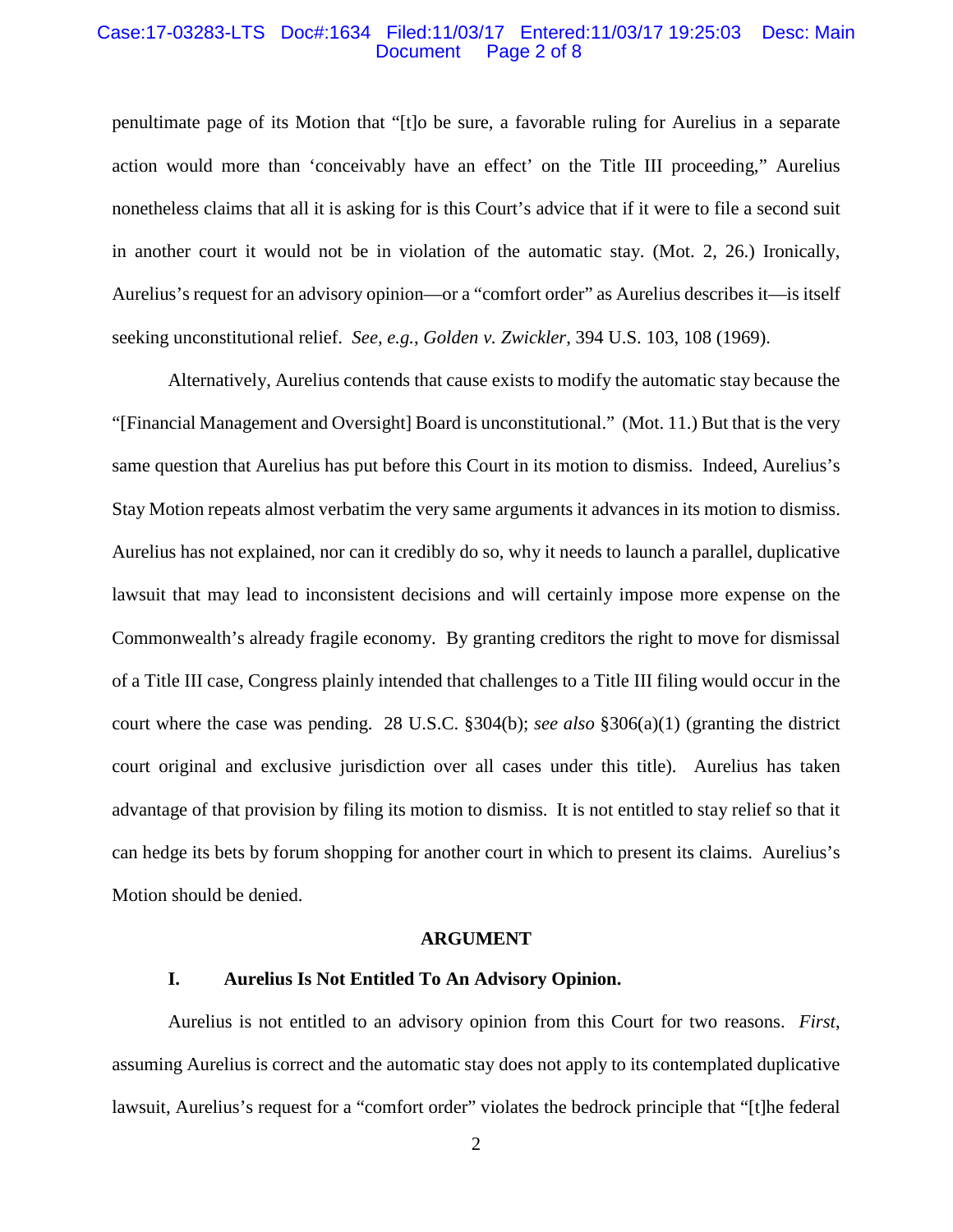#### Case:17-03283-LTS Doc#:1634 Filed:11/03/17 Entered:11/03/17 19:25:03 Desc: Main Page 3 of 8

courts established pursuant to Article III of the Constitution do not render advisory opinions." *Golden*, 394 U.S. at 108. "The prohibition against advisory opinions … ensur[es] that cases are presented to courts as specific disputes with precisely framed issues and arguments, not hypothetical legal questions." *In re Smith*, 409 B.R. 1, 3 (Bankr. D.N.H. 2009).

Consistent with this principle, in the bankruptcy context, courts decline to enter "comfort orders" advising parties about "the general applicability of the automatic stay." *In re Agrawal*, No. 16-11253-JDL, 2017 Bankr. LEXIS 3417, at \*3 (Bankr. W.D. Okla. Oct. 3, 2017); *accord In re Rolins Parking Lot Serv., LLC*, No.17-10337-SAH, 2017 Bankr. LEXIS 909, at \*2-3 (Bankr. W.D. Okla. Mar. 31, 2017); *see also In re Mid-States Express, Inc.*, 433 B.R. 688, 700 & n.17 (Bankr. N.D. Ill. 2010) (declining to enter comfort order because court lacked jurisdiction to do so); *In re NSCO, Inc.*, 427 B.R. 165, 176 (Bankr. D. Mass. 2010) ("bankruptcy courts, although not established pursuant to Article III, are governed by the same case or controversy restriction that limits the jurisdiction of Article III courts. They may not issue advisory opinions." (internal citations omitted)); *In re Ouellette*, No. 05-11558-JMD, 2005 Bankr. LEXIS 1260, at \*3-4 (Bankr. D.N.H. June 29, 2005).

Aurelius cites *In re Hill*, 364 B.R. 826 (Bankr. M.D. Fla. 2007), and 11 U.S.C. § 105 to support its request for an advisory opinion. (Mot. 8.) But section 105 does not (and indeed could not) override the constitutional principle that federal courts cannot issue advisory opinions. As the Supreme Court recently made clear, section 105 does not even allow bankruptcy courts to "override" the Bankruptcy Code. *Law v. Siegel*, 134 S. Ct. 1188, 1194 (2014). It certainly, therefore, could not authorize a court to override the Constitution's ban on advisory opinions.

*Hill* is equally unhelpful to Aurelius. *Hill* addresses the applicability of section 362(j), which explicitly allows a bankruptcy court to enter an order finding that the automatic stay has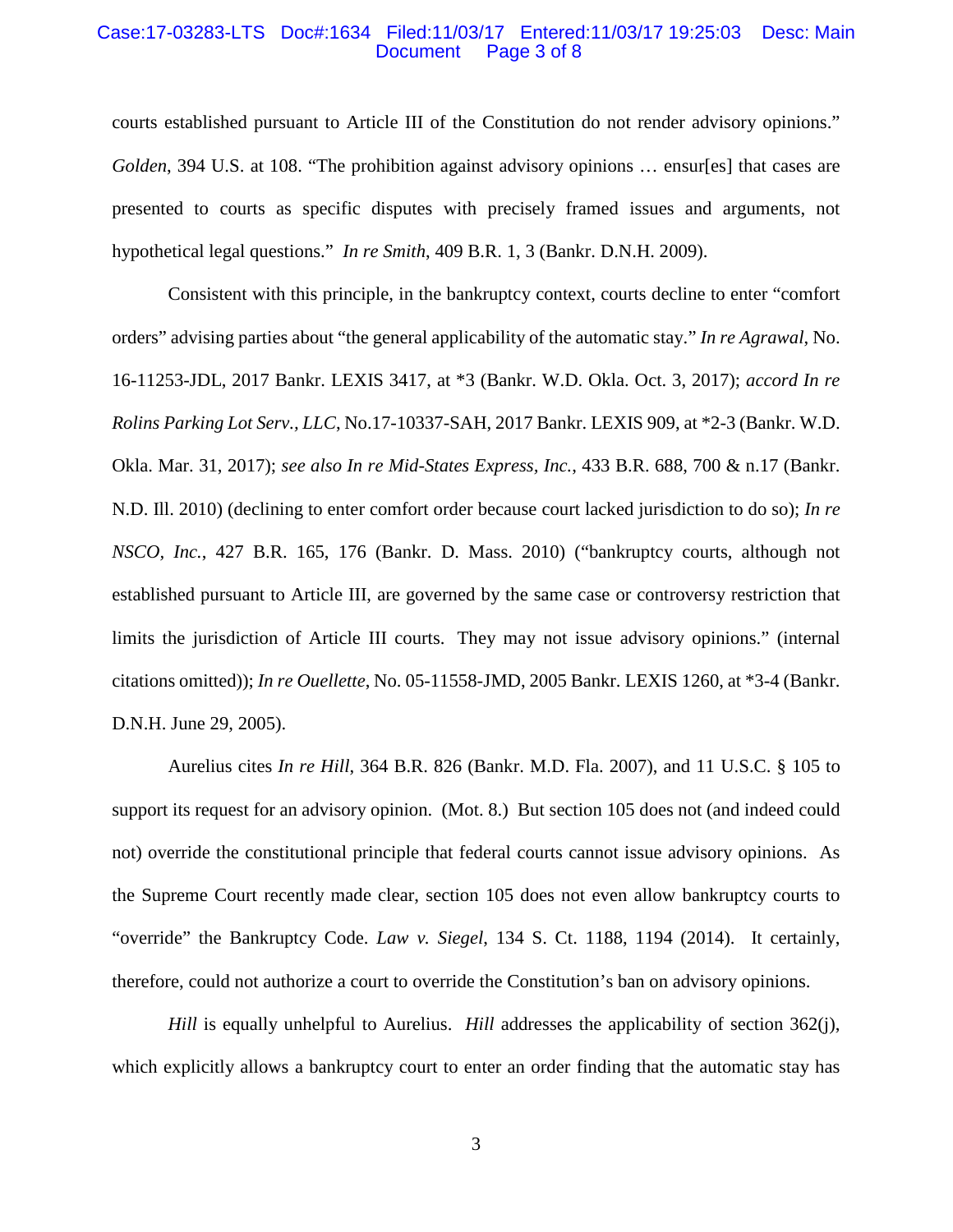#### Case:17-03283-LTS Doc#:1634 Filed:11/03/17 Entered:11/03/17 19:25:03 Desc: Main Page 4 of 8

been terminated under section  $362(c)$ . Section  $362(c)$ , in turn, deals with instances where the stay applied to protect property of the estate and then was terminated during the case as a result of one of the events listed in that subsection. In *Hill*, the court entered an order stating that the stay had terminated because the conditions set forth in section 362(c) applied, allowing the court to enter the order under section 362(j). 364 B.R. at 831-32. The *Hill* court's additional statements about its broad discretion under section 105 to issue "comfort orders" was nothing more than *dicta* and contrary to controlling law. Here, Aurelius's position is that its "proposed suit is outside of the parameters of the bankruptcy stay" making section 362(j) inapplicable. (Mot. 9.) Simply put, Aurelius is not entitled to this Court's advice on whether it may bring a duplicative constitutional challenge to PROMESA in another court.

*Second*, even if this Court could be in the business of issuing advisory opinions, Aurelius is not entitled to the comfort order it seeks because its proposed duplicative action would violate the stay. Aurelius contends that because it intends to sue the Board and its members in its duplicative suit and is not seeking to obtain property of the Commonwealth, its proposed lawsuit does not violate either sections 362 or 922. (Mot. 9-10.) According to Aurelius, its second duplicative suit would simply seek a declaration that the Board was unconstitutionally constituted and the entry of an injunction prohibiting the Board from acting until it is lawfully constituted. (Mot. 10.)

The fallacy of Aurelius's argument is that PROMESA makes the Board the debtor's representative and grants it the role of the trustee under the applicable provisions of the Bankruptcy Code. 48 U.S.C. §§ 2161(c)(7); 2175(b). PROMESA also establishes that the Board is "an entity within the territorial government" of Puerto Rico. 48 U.S.C. §2121. The Board, therefore, is the debtor for purposes of these Title III cases and thus a suit against the Board violates the automatic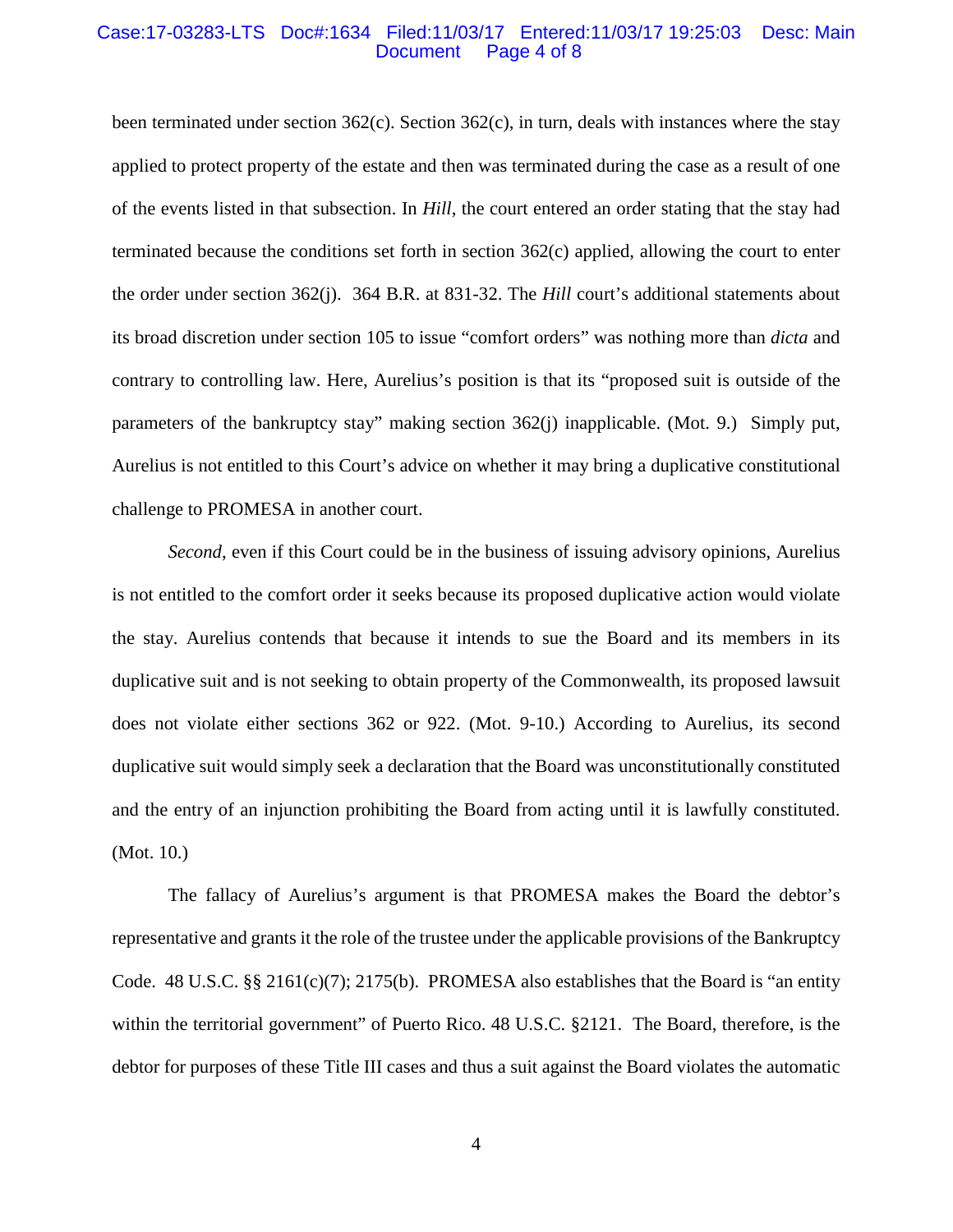#### Case:17-03283-LTS Doc#:1634 Filed:11/03/17 Entered:11/03/17 19:25:03 Desc: Main Page 5 of 8

stay. *See Centro De Periodismo Investigativo, Inc. v. Fin. Oversight & Mgmt. Bd. for P.R.*, Case No. 17-1743 (JAG), Dkt. No. 18, Mem. Op. & Order at 2-3 (holding stay applied to action against the Board).

Relying upon this Court's decision to modify the automatic stay to allow a lawsuit to proceed against the Agricultural Enterprises Development Administration (Case No. 17-3283, Dkt.618), Aurelius argues that this Court has recognized that "the stay does not apply to entities, like the Board, that are legally distinct from the Commonwealth." (Mot. 10 n.6). But the "legally distinct" entity at issue in that order was not the Board, it was an independent public corporation the Agricultural Enterprises Development Administration—which was not a debtor in a Title III case. The Agricultural Enterprises Development Administration is a far cry from the Board which acts as the debtor/trustee in these cases and is established within the government of the Commonwealth. 48 U.S.C. §§ 2121; 2161(c)(7); 2175(b).

Moreover, Aurelius's argument ignores the real-world effect of its proposed duplicative suit. By enjoining the Board and seeking a declaration that its actions have all been illegal, including by filing these Title III cases, Aurelius takes actions to collect on collect its claim by eliminating the automatic stay that currently prevents it from doing so. Simply put, Aurelius is not asking to bring a second duplicative lawsuit because it is an independent watchdog concerned about constitutional compliance. Aurelius wants to bring this suit because it believes doing so will allow it to collect on its claim. Its proposed lawsuit, therefore, violates the automatic stay.

#### **II. Cause Does Not Exist To Modify The Automatic Stay.**

To determine whether cause exists, courts in this District rely upon the factors established in *In re Sonnax Indus., Inc.*, 907 F.2d 1280, 1286 (2d Cir. 1990). *See Brigade Leveraged Capital Structures Fund Ltd. v. Garcia-Padilla*, 217 F. Supp. 3d 508, 518 (D.P.R. 2016) (citing *Sonnox*).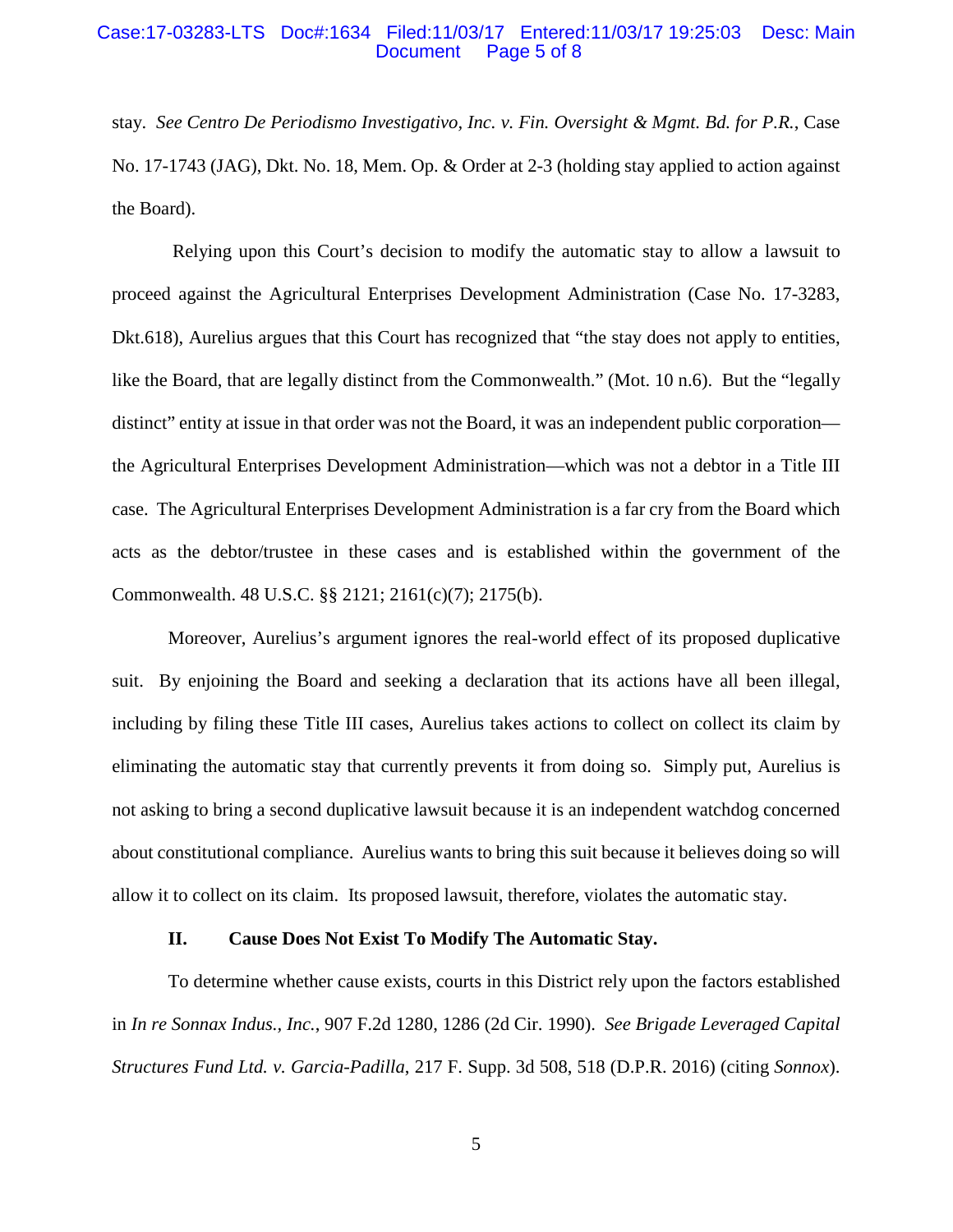#### Case:17-03283-LTS Doc#:1634 Filed:11/03/17 Entered:11/03/17 19:25:03 Desc: Main Page 6 of 8

Aurelius argues that it satisfies these factors because: (i) its proposed second suit would completely resolve the constitutional issue; (ii) its proposed second suit would seek relief that is broader than that which is available in the Title III cases; (c) its proposed second suit will not be filed against the Title III debtors, only the Board; (d) creditors will be vindicated by the proposed second suit, not prejudiced; and (e) Aurelius will suffer irreparable harm if it cannot bring its second suit. Each of these arguments is without merit.

*First*, although Aurelius contends that only its proposed second suit would completely resolve all of the constitutional issues, it has not explained how that could be the case. As the duplication between its Stay Motion and its motion to dismiss makes clear, the only constitutional issue here is whether the manner in which the members of the Board were appointed violates the Constitution's Appointments Clause. A ruling in this Court on the motion to dismiss will completely resolve that issue.

*Second*, Aurelius does not need stay relief to obtain the remedies it seeks. As it concedes, if it needs more relief than dismissal of the Title III cases, it could file an adversary complaint against the Board in this Court. (Mot. 11 n.7.) In fact, another creditor—UTIER—has done exactly that. UTIER filed suit against both PREPA and the members of the Board seeking a declaration that the manner in which the Board members were appointed violates the Appointments Clause and that all of the Board's actions are therefore invalid. UTIER also requests an injunction against the Board. (Adv. Case No. 17-00228-LTS, Dkt. No. 1 at 24-25.) This is the exact same relief Aurelius claims it would seek in its second, duplicative action. (Mot. 25.) Because the remedies Aurelius seeks are already being pursued in this Court, this factor does not weigh in favor of stay relief.

Moreover, the underlying premise of Aurelius's argument—that the Board members will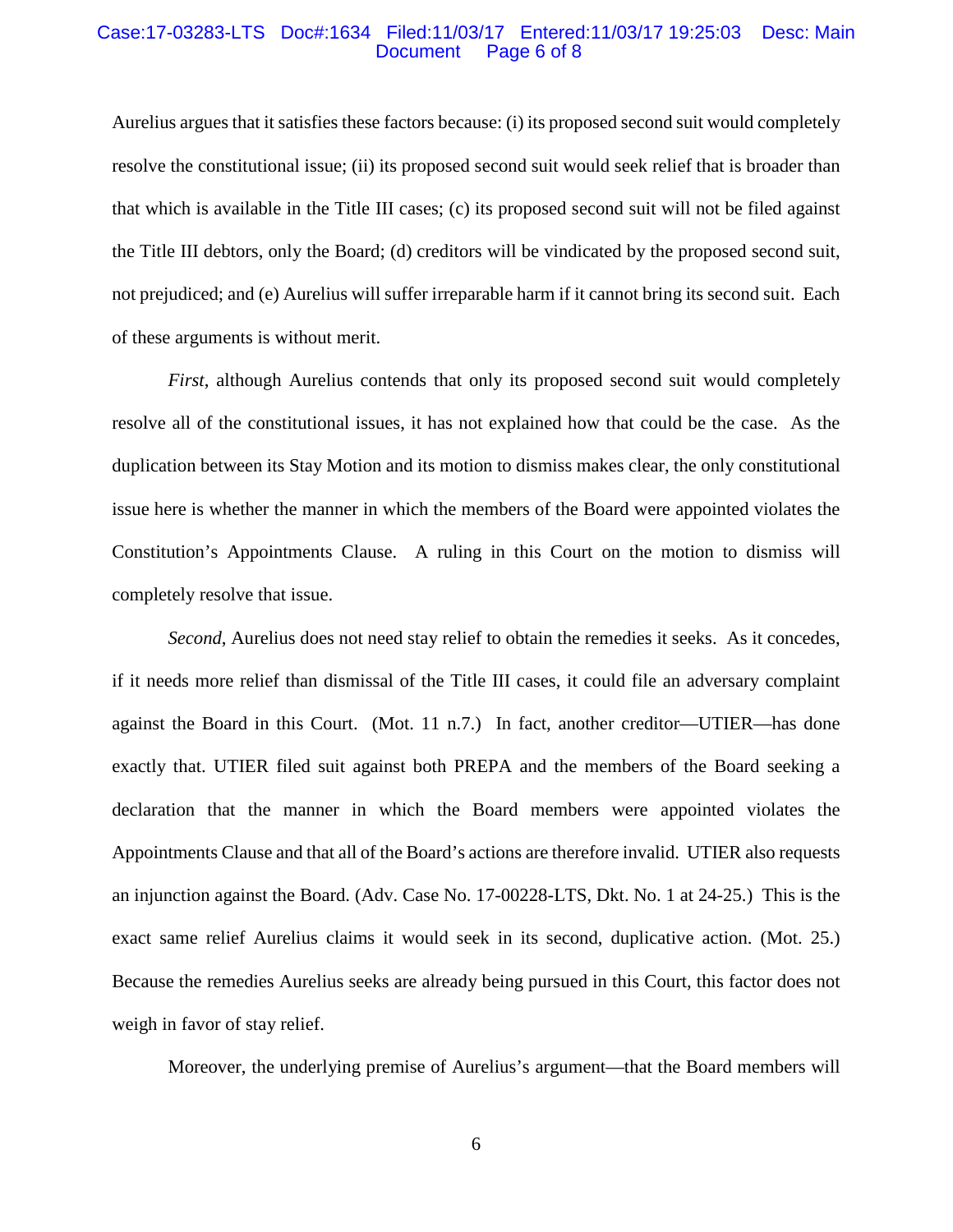#### Case:17-03283-LTS Doc#:1634 Filed:11/03/17 Entered:11/03/17 19:25:03 Desc: Main Page 7 of 8

continue to act under the other provisions of PROMESA in the face of an order of this Court declaring their appointments unconstitutional—cannot justify relief now. If this Court were to hold that PROMESA violates the Appointments Clause *and* the Board members failed to stay that order pending appeal *and* refused to stop work until Congress remedied the problem, Aurelius could seek its injunction. Aurelius does not need a second case at this time in which to press its constitutional claim.

*Third*, as set forth above, a suit against the Board is a suit against the Commonwealth. *Fourth*, granting Aurelius stay relief will prejudice other creditors, including the Commonwealth's retirees. Multiple lawsuits will deplete the Commonwealth's resources by driving up attorneys' fees and other expenses. Multiple lawsuits also will divert the Commonwealth's and the Board's attention away from achieving a confirmable plan of adjustment. *Finally*, Aurelius will suffer no prejudice if its motion is denied. Aurelius has a forum in which to advance its constitutional claim and it is in fact doing so right now. Denying its Stay Motion will only deprive Aurelius of its plan to forum shop and that is not an interest the law protects.